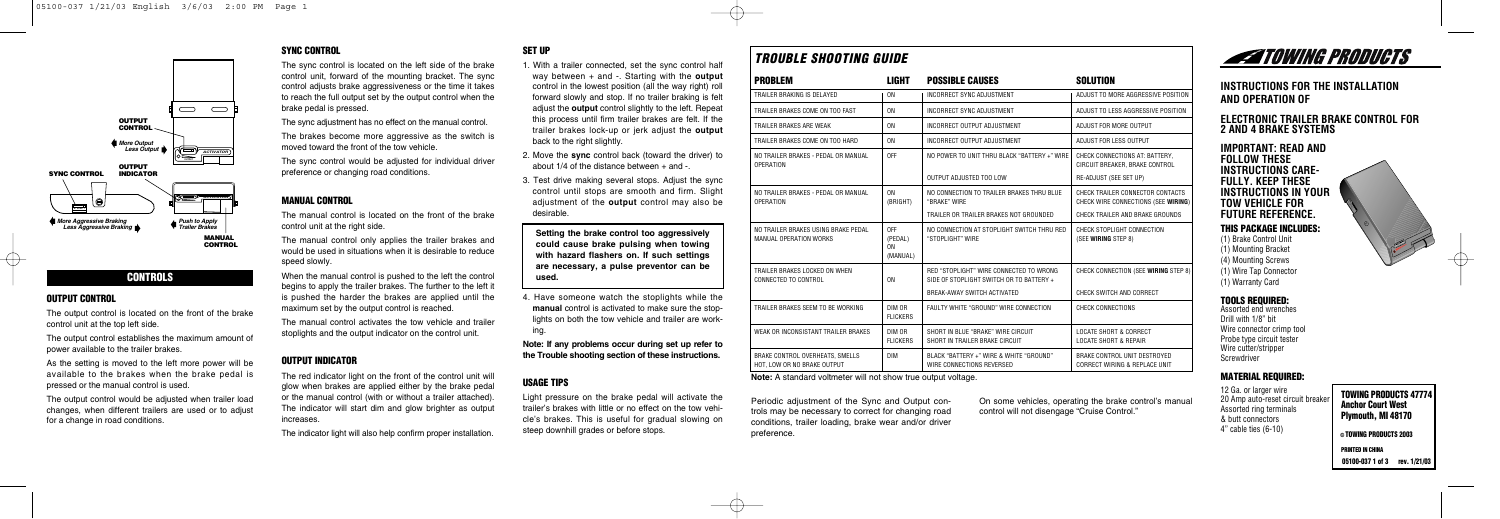

7. Connect the control's white "GROUND -" wire to the wire leading to the negative side of the battery with another butt connector







 $\overline{\oplus}$ 

*Use bracket as template to mark hole locations.*

*Drill two 1/8" diameter holes and mount bracket with screws provided.*

*Mount brake control to bracket using the remaining two screws.*

wire and crimp type ring terminals connect the "BATT" side of the circuit breaker to the positive battery terminal.

- 3. Feed two, different colored, 12 GA or larger stranded wires from the brake control location to the tow vehicle battery area.
- 4. Connect one of the wires (noting the color) to the "AUX" side of the circuit breaker with a ring terminal.
- 5. Connect the other wire to the negative battery cable with a ring terminal.
- 6. Attach the control's black "BATTERY +" wire to the wire connected to the "AUX" terminal of the circuit breaker using a butt connector. Make sure that the connection is made to the correct wire (color).

While holding the manual control all the way on, slide the output control back and forth.

The test bulb should change from bright to dim with the movement of the output control.

#### **WARNING: A brake control that is not properly grounded may operate intermittently or not at all. Make sure all connections are solid.**

8. For tow vehicles other than 1989-91 Ford E and F series trucks and vans:

Determine which side of the stoplight switch is the cold side. To determine the cold side probe the terminals of the switch with a test light until one is found that is only on when the brake pedal is depressed.

Using the wire tap provided, splice the brake control's red "STOPLIGHT" wire to the wire attached to the cold side of the stoplight switch as determined above.

#### **For 1989-91 Ford E and F series trucks and vans with anti-lock brakes:**

Find the crescent shaped connector located on the steering column (turn signal harness). The connector has two rows of wires, one row has four wires (inside row) the other has seven. The wire needed is the light green wire, second from the left in the row of seven (see wiring diagram).

Using the wire tap provided, splice the brake control's red "STOPLIGHT" wire to the light green wire.

10. Secure all loose wires with cable ties so that they will not be damaged and reconnect battery. See vehicle's owners manual for special reconnection instructions.

## **BENCH TEST INSTRUCTIONS**

- 1. Wire as shown at right. Set Output control to maximum and the Sync control to minimum.
- 2. Test brake pedal activation:

While watching the test bulb, hold the red wire on the positive (+) battery terminal.

The bulb should start dim and slowly get brighter.

The red output indicator on the brake control should glow brightly.

Disconnect the red wire.

Adjust the Sync control to maximum (+).

While watching the test bulb, hold the red wire on the positive (+) battery terminal.

The bulb should light brightly with no delay.

With the red wire still on the battery terminal, slide the output control back and forth. The test bulb should change from bright to dim with the movement of the output control. Disconnect the red wire.



3. Test manual activation:

Set the output control to maximum.

While watching the test bulb, slowly activate the manual control.

 $\oplus$ 

The test bulb should start dim and get brighter as the manual control is pushed.

4. If the brake control does not function as described above, return it for service or replacement.

## **MOUNTING**

- 1. Determine a suitable mounting location.
- A) The unit must be mounted securely to a solid surface.
- B) The unit must be easily reached by the driver.

C) The area behind the mounting location must be clear so nothing will be damaged when drilling.

- 2. Hold the mounting bracket in the position selected and mark hole locations through the slots in the bracket.
- 3. Using a 1/8" dia. bit, drill holes in the marked locations.
- 4. With a screwdriver or a 1/4" nut driver, secure the bracket in place using (2) self tapping screws (provided). Be careful not to strip the holes by over-tightening.
- 5. Mount the brake control unit in the bracket using the other (2) self tapping screws as shown in the illustration.

#### **WIRING**

**WARNING: Do not connect the black "BATTERY" wire to the fuse panel or tie into accessory wiring. Connecting to existing wiring may damage vehicle wiring and cause trailer brake failure.**

**Do not reverse black "BATTERY" wire and white "GROUND" wire connections. Even a momentary misconnection can damage the brake control unit.**

**FOR TOW VEHICLES EQUIPPED WITH FACTORY TRAILER TOWING PACKAGES:**

Wire per tow vehicle manufacturer's instructions.

#### **FOR TOW VEHICLES WITHOUT FACTORY TRAILER TOWING PACKAGES:**

- 1. Disconnect the tow vehicle's negative (-) battery cable.
- 2. Mount a 20 Amp auto-reset circuit breaker (such as Draw-Tite 18051) as close to the positive (+) battery terminal as possible. Using 12 GA or larger stranded

**IMPORTANT:** *Make sure White wire goes to – and Black wire goes to +. Improper connection will damage the brake control unit.*

**IMPORTANT:** *Read and follow all warnings and cautions printed on battery.*



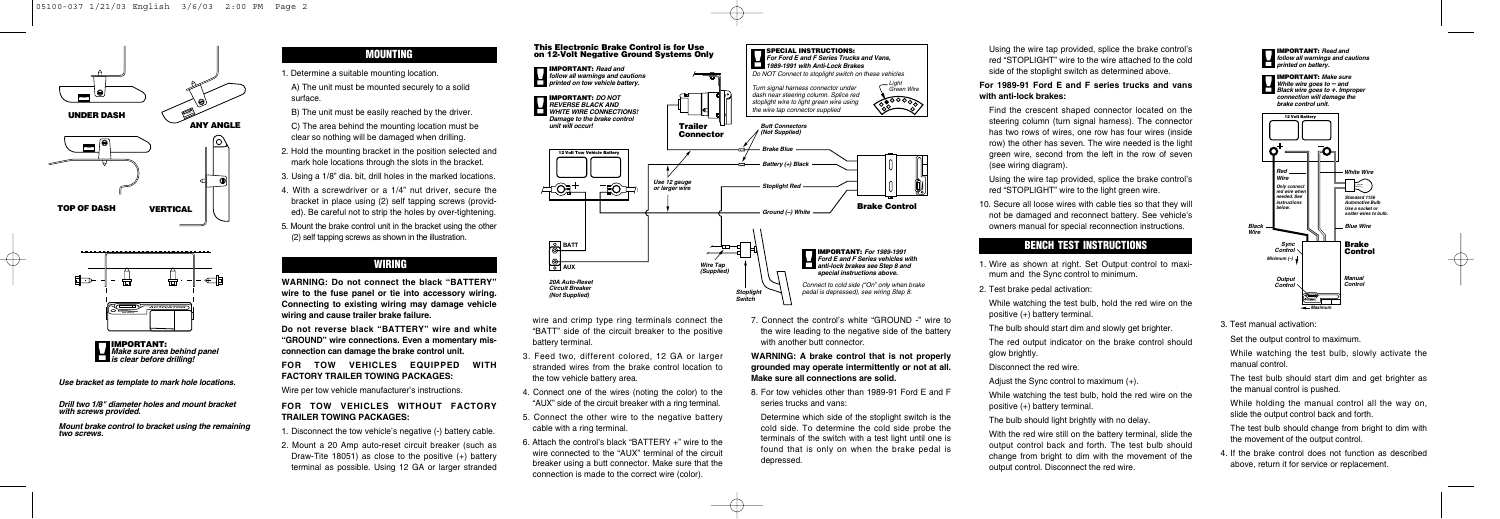## **INSTRUCTIONS POUR L'INSTALLATION ET L'OPÉRATION DU**

## **CONTRÔLE ÉLETRONIQUE DE FREINAGE POUR REMORQUES À SYSTEMES DE 2 ET 4 FREINS**

## **CE NÉCESSAIRE CONTIENT**

(1) Dispositif de contrôle de freinage (1) Support de montage (4) Vis pour le montage (1) Connecteur volant (1) Fiche de garantie

#### **OUTILS REQUIS:**

Ciés diverses Perceuse avec foret de 1/8" Pinces pour connecteurs électriques Vérificateur de circuit Pinces coupe-fils/à dénuder Tournevis

### **MATÉRIEL REQUIS**

**Néc. de câblage pour contrôle de freins ou:**  Câblage de calibre 12 Disjoncteur à réenclenchement automatique de 20 A Cosses à sertir et manchons connecteurs divers Colliers de serrage de 4" (6-10)

## **TOWING PRODUCTS 47774 Anchor Court West Plymouth, MI 48170 © TOWING PRODUCTS 2003 PRINTED IN CHINA**

05100-037 2 of 3 rev. 1/21/03

## **SECTION 1 – MONTAGE**

- 1. Choisissez un emplacement d'installation convenable.
- A) Le dispositif doit être solidement fixe à une surface.
- B)Le chauffeur doit avoir un accéss facile au dispositif.
- C)L'espace derrière l'emplacement doit être libre de facon à ce que rien ne soit endommagé lors du per**Ç**age.
- 2. Tenez le support de montage dans la position choisie et marquez l'emplacement des trous au travers des trous oblongs dans le support.
- 3. Au moyen d'un foret de 1/8" de diamètre, percez les trous dans les emplacements marqués.
- 4. Au moyen d'un tournevis ou d'un tourne-écrous de 1/4", fixez le support en place avec les deux vis auto taraudeuses (fournies). Faites attention de ne pas foirer les trous en serrrant trop.
- 5. Montez le contrôle de freins dans le support au moyen des deux autres vis auto taraudeuses comme montré dans l'illustration.

## **SECTION 2 - CÂBLAGE**

**AVERTISSEMENT: Ne pas brancher le fil noir "BATTERY" à la boîte de fusibles ou connecter au câblage auxiliare. Un branchement au câblage existant pourrait endommager le câblage du véhicule ou provoquer une panne des freins de la remorque.** 

> 11. Fixez tous les câbles libres au moyen des colliers de serrage de fa**Ç**on à ce qu'ils ne soient pas endommagés. Rebranchez la batterie. **Voir le**  instructions particulières de rebranchement.

**Ne pas inverser les connexions du fil noir "BATTERY" et du fil blanc "GROUND". Une mauvais branchemente même trés bref peut endommager le dispositif de contrôle de freins.** 

# **POUR VÉHICULES REMORQUEURS ÉQUIPÉS D'UN DISPOSITIF DE REMORQUAGE INSTALLÉ EN USINE:**

Posez les fils selon les directives du manufacturier du véhicule.

## **POUR LES VÉHICULES SANS DISPOSITIF DE REMORQUAGE INSTALLÉ EN USINE:**

1. Déterminez quel est le côté mort de l'interrupteur des feux d'arrêt. Pour le trouver, faites un essai sur les bornes de l'interrupteur au moyen d'une<br>lampe d'essai jusqu'à ce que vous trouviez une lampe d'essai jusqu'à ce que vous trouviez une borne qui allume seulement lorsqu'on appui sur la pédale de frein. Marquez le câble mort.

- 1. Posez les fils tel qu'indiqué à droite. Réglez le<br>contrôle de sortie à maximum et le contrôle "Sync" à<br>minimum
- 2. Vérifiez l'activation de la pédale de frein.





#### **CONTRÔLE MANUEL**

Le contrôle manuel est situé du côté droit, sur le devant du dispositif de contrôle de freins.

Le contrôle manuel applique seulement les freins de la remorque et doit être utilisé dans les situations où il faut lentement réduire la vitesse.

Lorsque le contrôle manuel est poussé vers la gauche, il commence à opérer sur les freins de la remorque.

Plus il est poussé vers la gauche, plus le freinage sera ferme, jusqu'à atteindre la puissance maximum fixée par le réglage du contrôle de sortie.

Le contrôle manuel actionne les feux d'arrêt du véhicule remorqueur et de la remorque ainsi que l'indicateur de sortie du dispositif de contrôle.

## **INSTRUCTIONS POUR TESTS EN ATELIER**

Tout en surveillant la lampe d'essai, tenez le câble rouge sur la borne positive (+) de la batterie

La lampe d'essai devrait s'allumer d'abord faiblement, puis de plus en plus fortement.

Le voyant lumineux rouge de sortie du contrôle de frein devrait briller.

Débranchez le câble rouge.

Ajustez le contrôle "Sync" au maximum (+).

Tout en surveillant la lampe d'essai, tenez le fil rouge sur la borne positive (+) de la batterie.

La lampe d'essai devrait s'allumer fortement sans délai.

Tout en maintenant le fil rouge sur la borne de la batterie, faites aller et venir le controle de sortie.

La lampe d'essai devrait suivre le mouvement du contrôle de sortie, passant d'éclairage fort à faible.

Débranchez le câble rouge.

3. Vérifiez l'activation manuelle:

Réglez le contrôle de sortie à maximum.

Tout en surveillant la lampe d'essai, activez lentement le contrôle manuel.

La lampe d'essai devrait éclairer d'abord faiblement, puis de plus en plus fort.

Tout en maintenant le contrôle manuel en mode actif, faites aller et venir le contrôle de sortie.

La lampe d'essai devrait suivre le mouvement du contrôle de sortie, passant d'éclairage fort à faible.

4. Si le contrôle de freins ne fonctionne pas comme expliqué ci-dessus, renvoyez-le pour réparation ou faites-le remplacer.



**IMPORTANT:** *Assurez-vous que le câble Blanc va à (-) et que le câble noir va à (+). Une mauvaise connexion endommagera le contrôle de freins.*

**IMPORTANT:** *Lisez tous les avertissements et prenez toutes les précautions imprimées sur la batterie.*





 $\rightarrow$ 

## **ZATOWING PRODUCTS**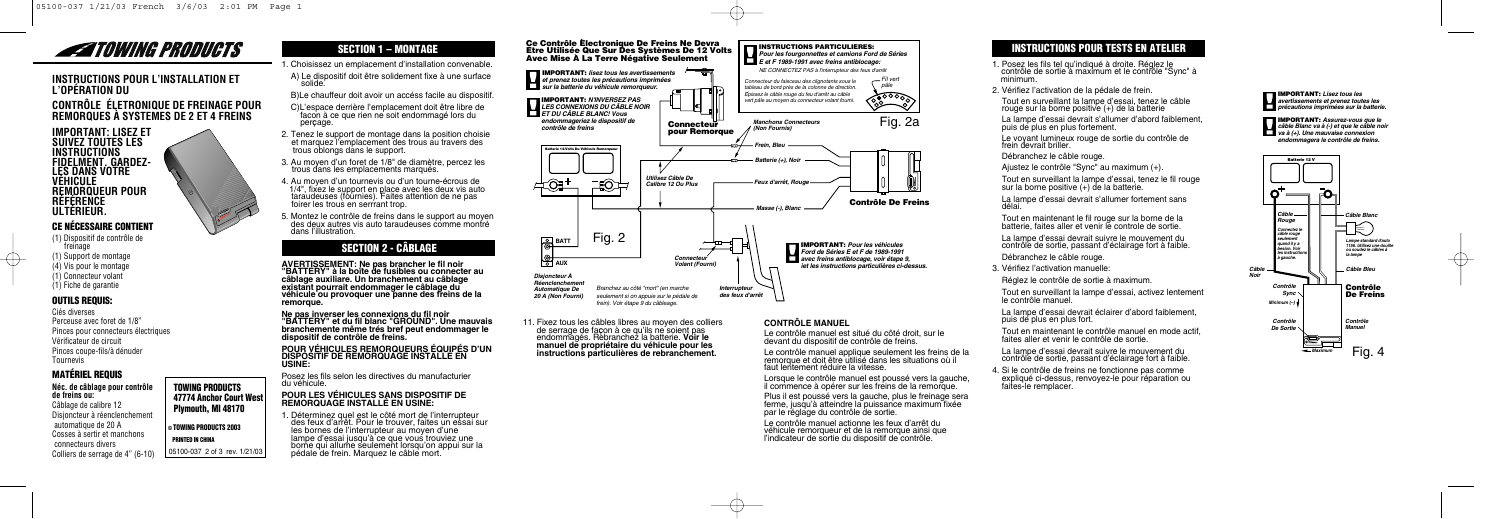| <b>GUIDE DE LOCALISATION DE LA PANNE</b>                                                  |                                          |                                                                                                                                |                                                                                                 |  |  |
|-------------------------------------------------------------------------------------------|------------------------------------------|--------------------------------------------------------------------------------------------------------------------------------|-------------------------------------------------------------------------------------------------|--|--|
| <b>PROBLÈME</b>                                                                           | <b>VOYANT</b>                            | <b>CAUSES POSSIBLES</b>                                                                                                        | <b>SOLUTION</b>                                                                                 |  |  |
| FREINAGE DIFFÉRÉ DE LA REMORQUE                                                           | 0U                                       | MAUVAIS RÉGLAGE DU CONTRÔLE < <sync>&gt;</sync>                                                                                | AJUSTER EN POSITION PLUS AGRESSIVE                                                              |  |  |
| FREINAGE DE LA REMORQUE TROP RAPIDE                                                       | <b>OUI</b>                               | MAUVAIS RÉGLAGE DU CONTRÔLE < <sync>&gt;</sync>                                                                                | AJUSTER EN POSITION MOINS AGRESSIVE                                                             |  |  |
| FREINS DE LA REMORQUE TROP FAIBLES                                                        | OUI                                      | MAUVAIS RÉGLAGE DU CONTRÔLE DE SORTIE                                                                                          | AJUSTER POUR PUISSANCE ACCRUE                                                                   |  |  |
| FREINS DE LA REMORQUE TROP RIGIDES                                                        | 0U                                       | MAUVAIS RÉGLAGE DU CONTRÔLE DE SORTIE                                                                                          | AJUSTER POUR PUISSANCE RÉDUITE                                                                  |  |  |
| PAS DE FREINAGE DE LA REMORQUE PAR<br>LA PÉDALE OU EN MODE MANUAL                         | <b>NON</b>                               | PAS DE COURANT AU DISPOSITIF DE CONTRÔLE DE<br>FREINS EN PROVENANCE DU FIL NOIR + DE LA BATTERIE                               | VÉRIFIER CONNEXIONS À LA BATTERIE, AU DISJONC-<br>TEUR, ET AU DISPOSITIF DE CONTRÔLE DE FREINS  |  |  |
|                                                                                           |                                          | RÉGLAGE DU CONTRÔLE DE SORTIE TROP BAS                                                                                         | REPRENDRE LES RÉGLAGES (VOIR RÉGLAGES)                                                          |  |  |
| PAS DE FREINAGE DE LA REMORQUE PAR<br>LA PÉDALE OU EN MODE MANUAL                         | OUI (VIF)                                | PAS DE CONEXION AUX FREINS DE REMORQUE<br>À TRAVERS LE CÂBLE BLEU << BRAKE>><br>REMORQUE OU FREINS DE REMORQUE NE SONT         | VÉRIFIER CONTACTS DE CONNEXION DE REMORQUE<br>VÉRIFIER CONNEXIONS DE CÂBLAGE (VOIR CÂBLAGE)     |  |  |
|                                                                                           |                                          | PAS MISES À LA MASSE                                                                                                           | VÉRIFIER MISE À LA MASSE                                                                        |  |  |
| PAS DE FREINAGE DE LA REMORQUE PAR<br>LA PÉDALE DE FREINAGE EN MODE MANUEL                | <b>NON</b><br>(PÉDALE)<br>0U<br>(MANUEL) | PAS DE CONNEXION À L'INTERRUPTEUR DES FEUX<br>D'ARRÊT EN PROVENANCE DU CÂBLE ROUGE < <stoplight>&gt;</stoplight>               | VÉRIFIER CONNEXION DE FEUX D'ARRÊT<br>(VOIR CÂBLAGE À L'ÉTAPE 9)                                |  |  |
| FREINS DE REMORQUE BARRÉS LORSQUE<br>CONNECTÉS AU CONTRÔLE                                | <b>OUI</b>                               | CÂBLE ROUGE << STOPLIGHT>> EST CONNECTÉ AU MAUVAIS<br>CÔTÉ DE L'INTERRUPTOR DES FEUX D'ARRÊT OU DE LA BATTERIE                 | VÉRIFIER LA CONNEXION<br>(VOIR CÂBLAGE À L'ÉTAPE 9)                                             |  |  |
|                                                                                           |                                          | INTERRUPTEUR DE DÉTACHEMENT ACTIVÉ                                                                                             | VÉRIFIER L'INTERRUPTOR ET CORRIGER                                                              |  |  |
| LES FREINS DE REMORQUE SEMBLENT OPÉRER                                                    | <b>FAIBLE OU</b><br>VACILLANT            | CONNEXION DE MISE À LA TERRE (CÂBLE BLANC<br><< GROUND>>) DÉFECTUEUSE                                                          | <b>VÉRIFIER LES CONNEXIONS</b>                                                                  |  |  |
| FREINAGE DE REMORQUE FAIBLE OU INTERMITTENT                                               | <b>FAIBLE OU</b><br>VACILLANT            | COURT-CIRCUIT DE LA CONNEXION DU CÂBLE BLEU << BRAKE>> DE FREINAGE<br>COURT-CIRCUIT DANS LE CIRCUIT DE FREINAGE DE LA REMORQUE | REPÉRER ET RÉPARER LE COURT-CIRCUIT<br>REPÉRER ET RÉPARER LE COURT-CIRCUIT                      |  |  |
| SURCHAUFFE DU CONTRÔLE DE FREINS, SENT LE<br>CHAUFFÉ, PEU OU PAS DE PUISSANCE DE FREINAGE | <b>FAIBLE</b>                            | CONNEXIONS DE CÂBLE NOIR À LA BATTERIE ET<br>DU CÂBLE BLANC DE MISE À LA TERRE INVERSÉES                                       | DISPOSITIF DE CONTRÔLE DE FREINS DÉTRUIT CORRIGER<br>LES CONNEXIONES ET REMPLACER LE DISPOSITIF |  |  |

IMPORTANT: un contrôle de freins qui n'est pas<br>bien mis à la terre peut opérer par intermittences<br>ou pas du tout. Revérifiez afin de vous assurer que<br>le câble blanc "GROUND" est connecté à la borne<br>négative de la batterie **"BATTERY +" est relié au câble positif de la batterie.** 

Au moyen du connecteur volant fourni, épissez le câble rouge "STOPLIGHT" du contrôle de freins au d'arrêt, tel que décrit a l'étape 1. Allez à l'étape 10.

Repérez le connecteur en forme de croissant sur la colonne de direction (faisceau de clignotants). II y a 2<br>rangées de câbles dansce connecteur, une rangée de 4 câbles (rangée intérieure) et l'autre en a 7. Vous avez besoin du vert pâle qui est le deux ième àpartir de la gauche dans la rangée de 7 câbles (voir la Fig. 2a).

2. Débranchez le câble négatif (-) de la batterie du véhicule remorqueur.

L'ajustement <<sync>> n'a aucun effet sur le contrôle manuel.

Le contrôle <<sync>> sera ajusté selon les préférences de chaque chauffeur ou selon les conditions routières.

- 3. Installez un disjoncteur à réenclenchement borne positive (+) de la batterie. Au moyen d'un câble de calibre 12 ou plus et d'une cosse à sertir fermée, branchez le côté "BATT" du disjoncteur à la borne positive de la batterie.
- 4. Acheminez un câble blanc et un câble noir de calibre 12 ou plus à partir de l'emplacement du côntrole de frein jusqu'à l'emplacement de la batterie du véhicule remorquer.
- 5. Branchez le câble noir au côté "AUX" du disjoncteur au moyen d'une cosse à sertir fermée.
- 6. Branchez le câble blanc au câble négatif de la batterie au moyen d'une cosse à sertir fermée.
- 7. Reliez le câble noir "BATTERY +" du côntrole au câble (noir) branché à la borne "AUX" du disjoncteur au moyen d'un manchon connecteur.
- 8. Connectez le câble blanc "GROUND" du côntrole de frein au câble blanc provenant du câble négatif de la batterie au moyend'un autre manchon connecteur.

9. **Pour tous le véhicules remorqueurs sauf les fourgonnettes et les camions Ford, Séries E et F, 1989-91:** 

- 1. Avec une remorque attachée, fixez le contrôle<br>
<<sync>> à mi-chemin entre + et -. Avec au départ le contrôle de **sortie** à la plus faible demande<br>
(conplètemente à droite), avancez lentement et<br>
arrêtez. Si aucun freinage de la remorque n'est<br>
percu. déplacez le contrôle de **sortie** légèrement perçu, déplacez le contrôle de **sortie** légèrement<br>vers la gauche. Répétez l'opération jusqu'à ce qu'un<br>freinage ferme s'applique. Si les freins de la remorque bloquent ou s'appliquent par à-coups, ramenez le contrôle de **sortie** vers la droite légèrement.
- 2. Ramenez le contrôle **<<sync>>** (vers le chauffeur) sur environ le 1/4 du distance entre le + et -.
- 3. Faites un essai en faisant plusieurs arrêts. Ajustez le contrôle <<sync>> jusqu'à ce que les arrêts se fassent fermement et en douceur. Un ajustement minime du contrôle de **sortie** peut aussi être souhaitable.
- 4. Demandez à quelqu'un de vérifier que les feux d'arrêt du véhicule et de la remorque fonctionnent bien lorsque le contrôle **manuel** est utilisé.

### **Pour les fourgonnettes et camions Ford Série E et F de 1989-91 avec freins antiblocage: voir la fig. 2a.**

Au moyen du connecteur volant fourni, épissez le câble rouge "STOPLIGHT" du côntrole de freins au câble vert pâle.

10. Branchez le câble bleu "BRAKE" du côntrole de freins au câble de freins de remorque.

#### **CONTRÔLE DE SORTIE**

Le contrôle de sortie est situé sur le devant du dispositif de contrôle de freins, du côté supérieur gauche.

Le contrôle de sortie définit la quantité maximum de courant disponible pour les freins de la remorque.

Plus le réglage est déplacé vers la gauche, plus il y a de courant disponible pour les freins lorsqu'on appuie sur la pédale de freins ou que le contrôle manuel est utilisé.

II faudra ajuster le contrôle de sortie si le chargement de la remorque augmente, lorsque différentes remorques sont tirées ou selon les conditions routières.

#### **CONTRÔLE <<SYNC>>**

Le contrôle <<sync>> est du côté gauche du dispositif de contrôle de freins, devant le support de montage. Le contrôle <<sync>> ajuste l'agressivité du freinage, ou le temps nécessaire pour atteindre toute la puissance fixée par le réglage du contrôle de sortie lorsqu'on appuie sur la pédale de freins.

Les freins seront plus agressifs selon que I'interrupteur est déplacé vers I'avant du véhicule remorqueur.







*Utilisez le support en guise de modèle pour marquer l'emplacement de trous.*

*Percez deux trous de 1/8" de diamètre et montez le support avec les vis fournies.*

*Montez le contrôle de freins sur le support au moyen des deux vis restantes.*

#### **VOYANT DE SORTIE**

Le voyant rouge sur le devant du dispositif de contrôle s'allumera lorsque les freins seront appliqués soit en utilisant la pédale de frein soit par le contrôle manuel (avec ou sans remorque attachée). Le voyant sera de plus en plus brillant au fur et à mesure que la puissance déployée augmentera.

Le voyant pourra aussi confirmer que l'installation est conforme.

#### **R**É**GLAGES**

## **Note: si des problèmes surgissent pendant les réglages, référez-vous à la section de Localisation de la Panne de ces instructions.**

#### **TRUCS**

Une pression légère sur la pédale de frein n'aura que peu ou pas d'effet sur les freins du véhicule remorqueur. Ceci est utile pour ralentir graduellement dans les pentes abruptes ou avant d'arrêter.



L'ajustement périodique des contrôles de sortie et <<sync>> peut être nécessaire pour s'adapter aux changement des conditions routières, de chargements de la remorque, de l'usure des freins ou des préférences du chauffeur.

Sur certains véhicules, le contrôle manuel de freins ne désengagera pas le pilote automatique.

#### **Note:** Un voltmètre standard ne montera pas le véritable voltage à la sortie

## **SECTION 3 - CONTRÔLES**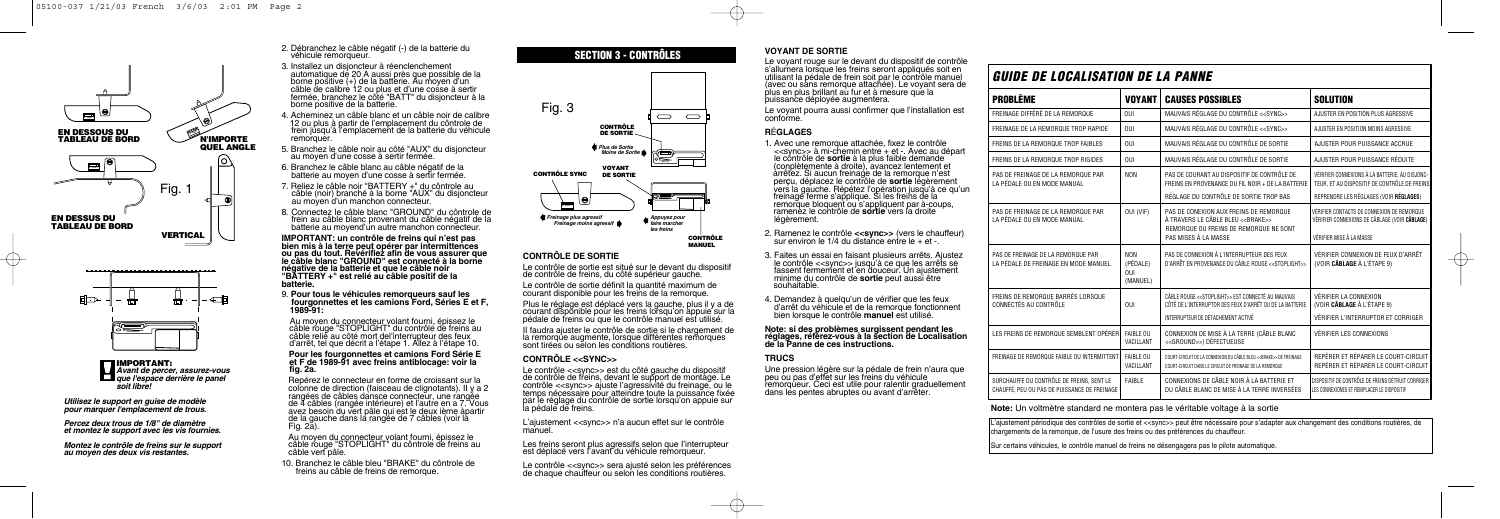#### **INSTRUCCIONES PARA LA INSTALACION Y OPERACION DEL**

#### **CONTROL DE FRENO ELECTRONICO PARA REMOLQUES CON SISTEMAS DE 2 Y 4 FRENOS**

 $\frac{1}{2}$ 

#### **IMPORTANTE: LEA Y SIGA CUIDADOSA-MENTE ESTAS INSTRUCCIONES. GUARDE ESTAS INSTRUCCIONES EN SU VEHICULO DE REMOLQUE PARA REF-ERENCIA FUTURA.**

## **ESTE PAQUETE INCLUYE:**

(1) Unidad de Control de Freno (1) Soporte de Montaje (4) Tornillos de Montaje (1) Conector para Conexion de Cable (1) Tarjeta de Garantia

#### **HERRAMIENTAS NECESARIAS:**

Llaves de diferentes calibres Taladro con mecha de 1/8" (3,175mm) Herramienta para plegar conectores de cable Probador de circuitos con probadores Cortador/pelador de cables Destornillador o dado de 1/4"

#### **MATERIALES NECESARIOS:**

#### **Juego de Cables para Control de Freno o:**  Cable de calibre 12 o mayor

Cortacircuitos de tipo de reposicion de 20 amperios Varios conectores de anillo y dobles (6-10) Amarres de cable de 4" (101,6 mm)

## **TOWING PRODUCTS 47774 Anchor Court West Plymouth, MI 48170**

**© TOWING PRODUCTS 2003 PRINTED IN CHINA 05100-037 3 of 3 rev. 1/21/03**

## **SECCIÓN 1 – INSTALACIÓN**

- 1. Encuentre un lugar apropiado para la instalación
- A) La unidad debe ser instalada firmemente a una supsuperficie sólida.
- B) La unidad debe estar en un lugar de acceso fácil para el conductor.
- C) El área detrás del lugar de montaje debe estar libre de objetos, de manera que nada se dañe al hacer los huecos con el taladro.
- 2. Sostenga el soporte de montaje en la posición deseada y marque la posición de los agujeros usando los agujeros del soporte como guía.
- 3. Use una mecha de 1/8" (3,175 mm) de diámetro y taladre los agujeros en los lugares previamente marcados.
- 4. Con un destornillador o un dado de 1/4", asegure el soporte en su lugar usando (2) tornillos autoroscantes (se proveen). Tenga cuidado de no barrer la rosca al apretar los tornillos.
- 5. Instale la unidad de control de freno en el soporte usando los otros (2) tornillos autoroscantes, así como se ilustra.

## **SECCIÓN 2 CABLEADO**

**ADVERTENCIA: No conecte el cable negro "BATTERY" al panel de fusibles o al corriente del cableado de accesorios. Al conectarlo al cableado existente puede dañar el cableado del vehículo y causar fallas en los frenos del remolque.** 

**No intercambie las conexiones del cable negro "BATTERY" y el blanco "GROUND" (TIERRA). La más mínima conexión momentánea errada puede dañar la unidad de control de freno.** 

> Usando el conector a corriente que se provee, una el cable rojo "STOPLIGHT" (LUZ DE FRENO) del control de freno al cable de color verde claro.

#### **EN VEHíCULOS QUE TIENEN EQUIPO DE REMOLQUE DE FÁBRICA:**

Haga el cableado de acuerdo a las instrucciones del fabricante del vehículo de remolque.

#### **EN VEHICULOS QUO NO TIENEN EQUIPO DE REMOLQUE DE FÁBRICA:**

1. Determine cuál lado (terminal) del interruptor de la luz de freno es el lado muerto. Para determinar el lado muerto, use una luzde prueba, conéctela

Los frenos se vuelven más agresivo a medida que el interruptor es movido hacia el frente del vehículo de remolaue.



lado muerto del interruptor de luz de freno, ya determinado en el paso 1. Vaya al paso 10.

#### **En camionetas cerradas y camiones Ford (1989-91) de las series E y F con frenos antibloqueantes: (Vea la Fig. 2a)**

Busque el conector que tiene forma de creciente debajo de la columna de dirección (manojo de cables de las diagonales). El conector tiene dos hileras de cables, una hilera tiene cuatro cables (hilera interna) y la otra siete.

El cable que se busca es el de color verde claro, es el segundo de izquierda a derecha en la hilera de siete cables (vea la Fig.2a)

#### **CONTROL DE SINCRONIZACIÓN**

El control de sincronización se encuentra localizado en el lado izquierdo de la unidad de control de freno, delante del soporte de montaje. El control de sincronización ajusta la agresividad del freno o el tiempo que le toma al freno para alcanzar la ganancia máxima establecida por el control de ganancia cuando el pedal del freno es presionado.

El ajustar el control de sincronización no tiene efecto sobre el control manual.

El control de sincronización deberá ser ajustado de acuerdo a la preferencia del conductor o al cambio de las condiciones de la carretera.

que las paradas sean suaves y firmes. Puede que sea necesario también ajustar un poquito el control de ganancia.

4. Pídale a alguien que observe las luces de freno mientras el control manual está activado para así asegurarse de que las luces de frenado estén funcionando tanto en el vehículo remolcador como en el remolque.

#### **Nota: Si ocurren algunos problemas durante el ajuste, vea la sección de localización de fallas de éstas instrucciones.**

#### **RECOMENDACIONES DE USO**

Presión leve en el pedal del freno activará los frenos del remolque con poco o ningún efecto sobre los frenos del vehículo de remolque. Esto es necesario cuando se quiere disminuir la velocidad gradualmente en una bajada inclinada o antes de paradas.

#### **INSTRUCCIONES DE PRUEBA EN MESA DE TRABAJO**

1. Conecte los componentes así como se ilustra en la derecha. Ajuste el control de Ganancia al máximo y el control de Sincronización al minimo.

2. Pruebe la activación del pedal de freno.

Mientras observa el bombillo de prueba, sostenga el cable rojo en el terminal positivo (+) de la batería.

El bombillo debe prender con una luz opaca y poco a poco aumentar en brillantez.

El indicador de ganancia (rojo) que se encuentra en el control de freno debe resplandecer de manera brillante.

Desconecte el cable rojo.

Ajuste el control de Sincronización al máximo.

Mientras observa el bombillo de prueba, sostenga el cable rojo en el terminal positivo (+) de la batería.

El bombillo debe prender de manera brillante inmediatamente.

Con el cable rojo aún en el terminal de la batería, ajuste el control de ganancia hacia adelante y hacia atrás. El bombillo de prueba deberá cambiar de

3. Prueba de activación manual:

Ajuste el control de ganancia al máximo.

Mientras observa el bombillo de prueba, active lentamente el control manual.

El bombillo de prueba debe prender con una luz opaca y poco a poco aumentar en brillantez a medida que el control manual es movido.

Mientras tiene el control manual ajustado al máximo, deslice el control de ganancia hacia adelante y hacia atrás.

El bombillo de prueba deberá cambiar de brillante a opaco con el movimiento del control de ganancia.

4. Si la unidad de Control de Freno no funciona como se ha descrito arriba, regrésela para ser reparada o reemplazada.



**IMPORTANTE:** *Asegúrese de que el Blanco vaya conectado al (-) y de que el Negro vaya al (+). Malas conexiones dañarán la unidad de control de freno.*

 $\rightarrow$ 

**IMPORTANTE:** *Lea y siga todas las advertencias y precauciones impresas el la batería*





## **ZATOWING PRODUCTS**